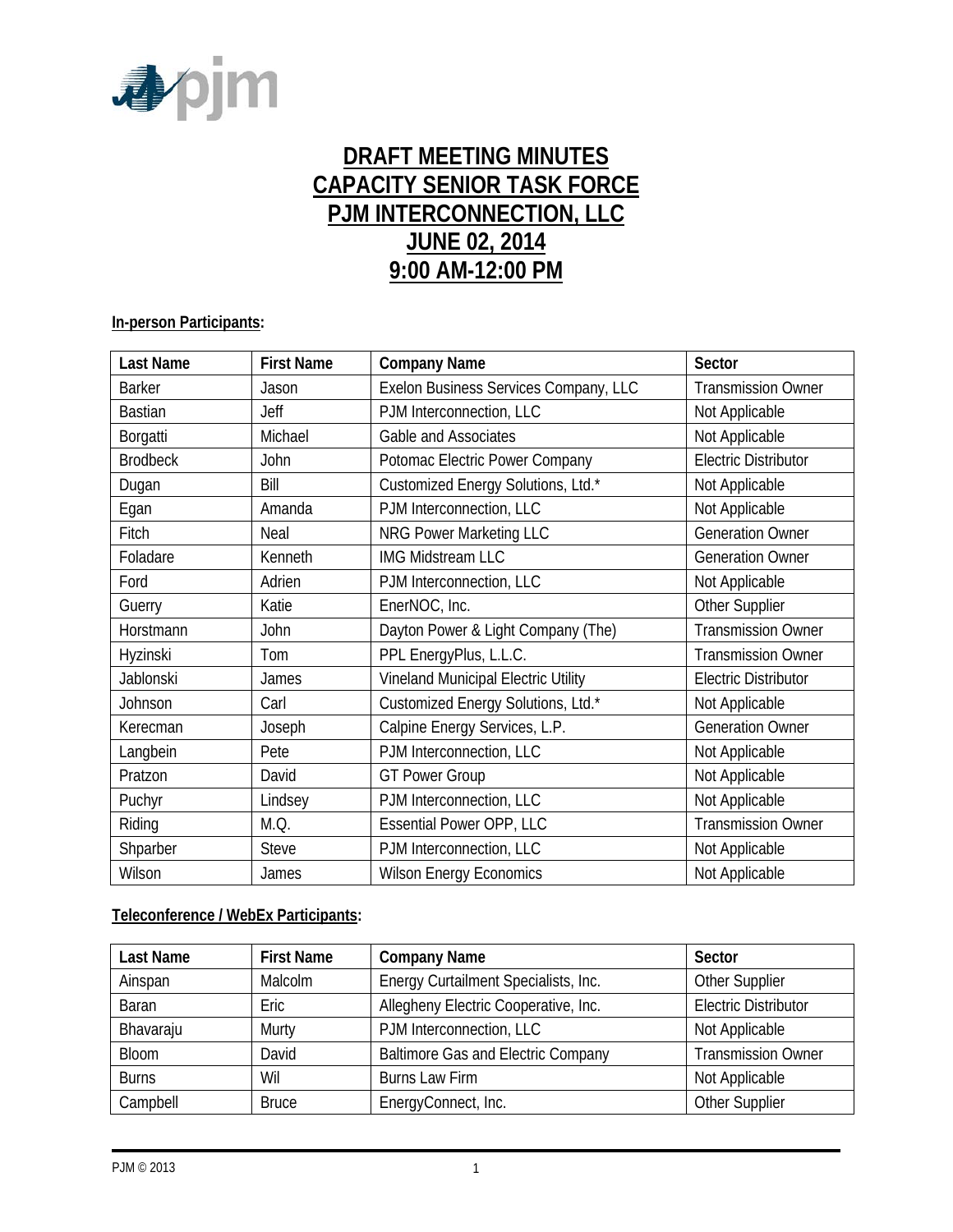

| Carmean          | Gregory      | <b>OPSI</b>                                                      | Not Applicable              |
|------------------|--------------|------------------------------------------------------------------|-----------------------------|
| Carretta         | Kenneth      | PSEG Energy Resources and Trade LLC<br><b>Transmission Owner</b> |                             |
| Chen             | Xu           | Monitoring Analytics, LLC                                        | Not Applicable              |
| Citrolo          | John         | PSEG Energy Resources and Trade LLC                              | <b>Transmission Owner</b>   |
| Demuynck         | Rene         | New Jersey Board of Public Utilities                             | Not Applicable              |
| Dugan            | Chuck        | East Kentucky Power Cooperative, Inc.                            | <b>Transmission Owner</b>   |
| Erbrick          | Michael      | <b>DHASTCO</b>                                                   | Not Applicable              |
| Farber           | John         | DE Public Service Commission                                     | Not Applicable              |
| Filomena         | Guy          | Customized Energy Solutions, Ltd.*                               | Not Applicable              |
| Flynn            | Paul         | PJM Interconnection, LLC                                         | Not Applicable              |
| Gebolys          | Debbie       | Other                                                            | Not Applcable               |
| Greening         | Michele      | PPL EnergyPlus, L.L.C.                                           | <b>Transmission Owner</b>   |
| Griffiths        | Dan          | <b>Consumer Advocates of PJM States</b>                          | Not Applicable              |
| Hall II          | Walter       | Maryland Public Service Commission                               | Not Applicable              |
| Hoatson          | Tom          | Riverside Generating, LLC                                        | Other Supplier              |
| Horton           | Dana         | Appalachian Power Company                                        | <b>Transmission Owner</b>   |
| Johnson          | Carl         | Customized Energy Solutions, Ltd.*                               | Not Applicable              |
| Kirby            | James        | PJM Interconnection, LLC                                         | Not Applicable              |
| Kogut            | George       | New York Power Authority                                         | Other Supplier              |
| Litman           | <b>Brian</b> | New Jersey Division of Rate Counsel                              | <b>End User Customer</b>    |
| Mabry            | David        | McNees Wallace & Nurick LLC                                      | Not Applicable              |
| Mabry            | David        | McNees Wallace & Nurick LLC                                      | Not Applicable              |
| Marton           | David        | <b>FirstEnergy Solutions Corporation</b>                         | <b>Transmission Owner</b>   |
| Maucher          | Andrea       | Division of the Public Advocate of the State of<br>Delaware      | <b>End User Customer</b>    |
| <b>McAlister</b> | Lisa         | American Municipal Power, Inc.                                   | <b>Electric Distributor</b> |
| Miller           | John         | Commonwealth Edison Company                                      | <b>Transmission Owner</b>   |
| Moerner          | Lisa         | Virginia Electric & Power Company                                | <b>Transmission Owner</b>   |
| Norton           | Chris        | American Municipal Power, Inc.                                   | <b>Electric Distributor</b> |
| O'Connell        | Robert       | JPMorgan Ventures Energy Corporation                             | Other Supplier              |
| Ondayko          | <b>Brock</b> | Appalachain Power Company                                        | <b>Transmission Owner</b>   |
| Peoples          | John         | Duquesne Light Company                                           | <b>Transmission Owner</b>   |
| Perrotti         | Frank        | New Jersey Board of Public Utilities                             | Not Applicable              |
| Rohrbach         | John         | Southern Maryland Electric Cooperative                           | <b>Electric Distributor</b> |
| Rose             | <b>Brian</b> | <b>FirstEnergy Solutions Corporation</b>                         | <b>Transmission Owner</b>   |
| Rose             | <b>Brian</b> | <b>FirstEnergy Solutions Corporation</b>                         | <b>Transmission Owner</b>   |
| Slade            | Louis        | Virginia Electric & Power Company                                | <b>Transmission Owner</b>   |
| Stadelmeyer      | Rebecca      | Exelon Business Services Company, LLC                            | <b>Transmission Owner</b>   |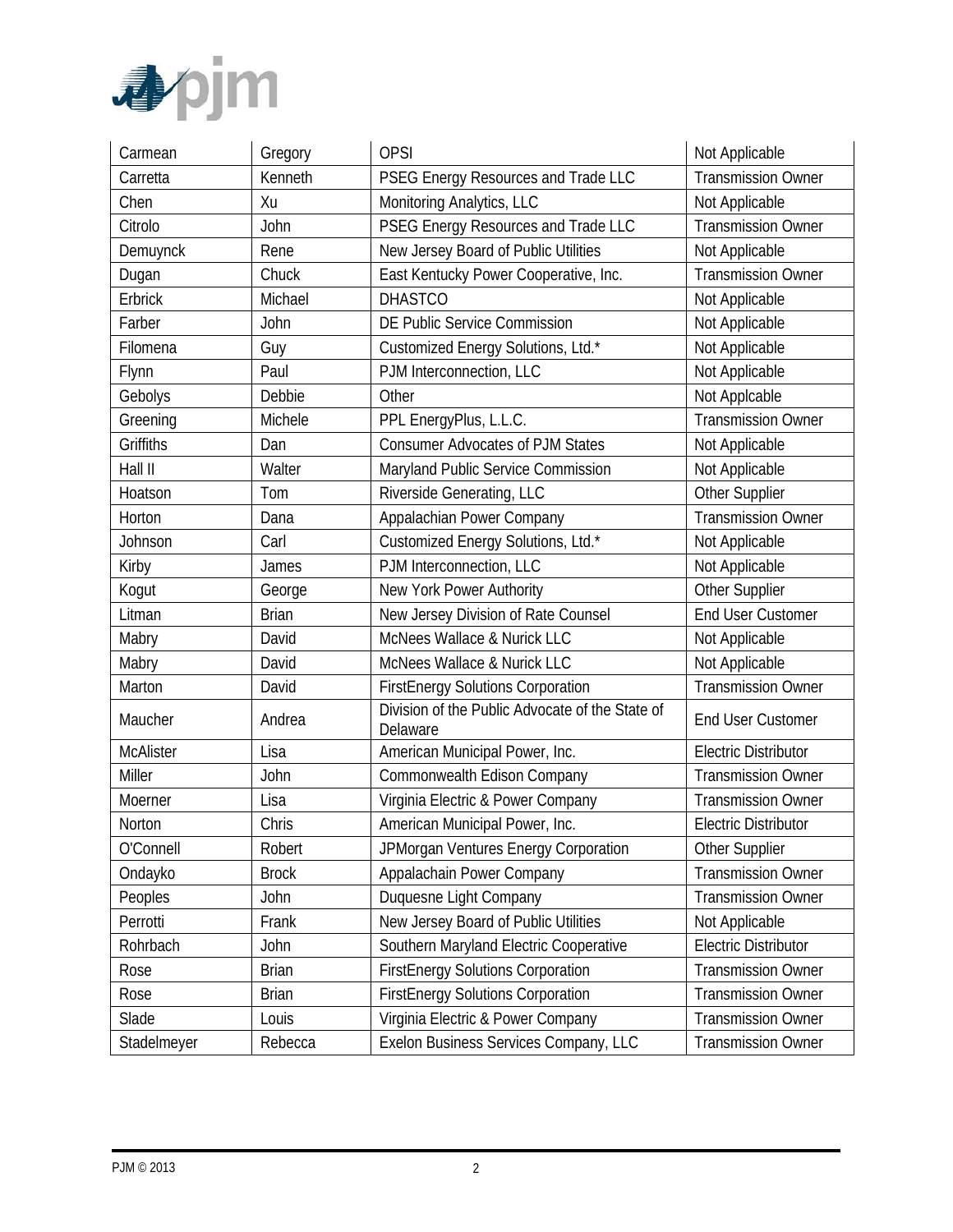

# **1. ADMINISTRATION**

Ms. Ford called the meeting to order and Ms. Egan took attendance. Minutes from the May 23 CSTF meeting were approved.

# **2. POLLING RESULTS REVIEW**

Ms. Ford reviewed the [results](http://www.pjm.com/~/media/committees-groups/task-forces/cstf/20140602/20140602-may-2014-polling-results.ashx) of the poll with the group. She noted that the [comments](http://www.pjm.com/~/media/committees-groups/task-forces/cstf/20140602/20140602-poll-stakeholder-comments.ashx) were posted, but would not be reviewed in depth during the meeting. 160 organizations, including members from each sector as well as state commissions, were represented in the poll responses. The breakdown of that representation is as follows:

> Electric Distributor – 24 End-Use Customer – 16 Generatio Owner – 43 Other Supplier – 27 Transmission Owner – 47 Other - 3

#### . **3. INTEREST VALIDATION**

Ms. Ford reviewed the previously captured [interests](http://www.pjm.com/~/media/committees-groups/task-forces/cstf/20140602/20140602-quadrennial-review-of-vrr-curve-parameters-matrix.ashx) with regard to VRR Curve Parameters and sought new interests from the group.

\*As a result of stakeholder feedback captured during the interest review, Mr. Bastian is working with Brattle to see if they can fulfill any data requests.

# **4. MATRIX DEVELOPMENT**

Ms. Ford led the group in a discussion around the development of [solution options](http://www.pjm.com/~/media/committees-groups/task-forces/cstf/20140602/20140602-quadrennial-review-of-vrr-curve-parameters-matrix.ashx) as they relate to the Review of the VRR Cuve Parameters. Mr. Bastian reviewed both status quo and PJM solution options. Stakeholders are invited to submit additional options both prior to, and at the June 13 CSTF meeting.

# **5. FUTURE AGENDA ITEMS**

- Develop solution options
- Create and refine solution packages
- Document and review final recommendations to take to MRC

# **6. FUTURE MEETING DATES**

| Monday, June 30, 2014     | 1:00 pm $-$ 4:30 pm  | PJM Interconnection, LLC |
|---------------------------|----------------------|--------------------------|
| Friday, July 11, 2014     | 9:00 am - 12:00 pm   | PJM Interconnection, LLC |
| Friday, July 25, 2014     | $9:00$ am - 12:00 pm | PJM Interconnection, LLC |
| Friday, August 08, 2014   | $9:00$ am - 12:00 pm | PJM Interconnection, LLC |
| Thursday, August 14, 2014 | $9:00$ am - 12:00 pm | PJM Interconnection, LLC |